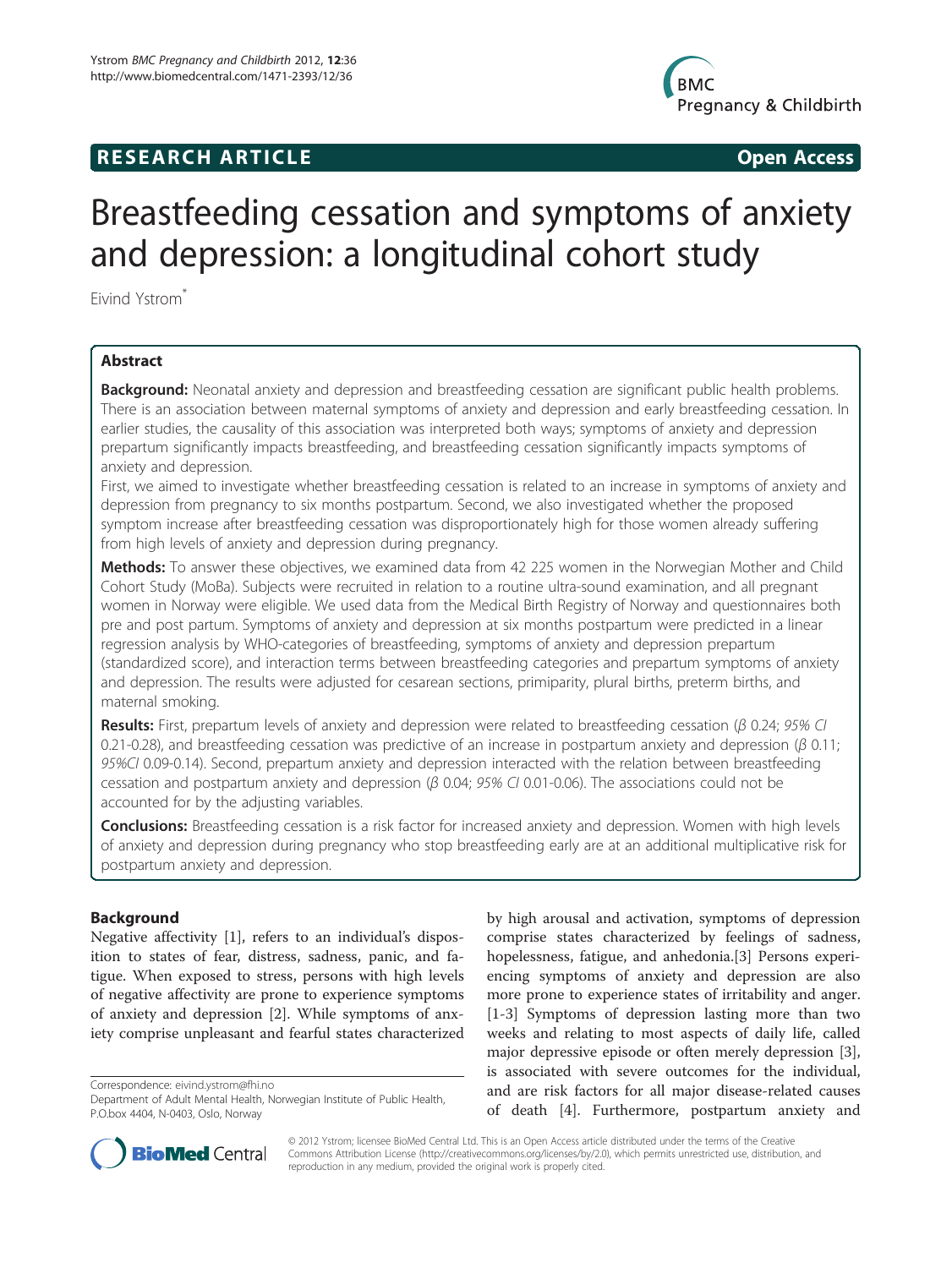depression is a risk factor for developmental delays and internalizing problems in the child [\[5\]](#page-5-0). Mothers with high levels of anxiety and depression are more likely to give supplementary nutrition and less likely to sustain breastfeeding [\[6](#page-5-0)-[13\]](#page-5-0) throughout the recommended six months postpartum [[14](#page-5-0)]. Sustained breastfeeding promotes sensory and cognitive development, and protects the infant against infectious and chronic diseases [[15,16\]](#page-5-0). Furthermore, breastfeeding cessation is associated with an increased risk for type 2 diabetes mellitus, breast cancer, and ovarian cancer. [[17\]](#page-5-0) The general association between maternal negative affect and breastfeeding cessation has been interpreted in several ways. The first interpretation is that breastfeeding has anxiolytic and anti-depressive effects due to oxytocin [[18\]](#page-5-0). This conclusion has been corroborated in controlled studies [[19\]](#page-5-0). However, trait anxiety and depression measured prepartum has a substantial hampering impact on breastfeeding in the first six months postpartum; therefore, the association has also been interpreted as due to inefficient coping [[14,20\]](#page-5-0).

It is unclear whether breastfeeding cessation is predictive of anxiety and depression at six months postpartum beyond the initial anxiety and depression measured prepartum. A positive finding would indicate breastfeeding cessation is associated with an increase in anxiety and depression. Also, if breastfeeding cessation accounts for changes in symptoms of anxiety and depression, to what extent are mothers who are vulnerable to stress (i.e., having high initial levels of anxiety and depression) even more prone to an increase in symptoms of anxiety and depression due to breastfeeding cessation (i.e., an interaction effect). Individuals with high levels of anxiety and depression are more stress vulnerable [[21](#page-5-0),[22](#page-5-0)]; therefore, such an interaction effect could indicate stress vulnerable mothers are not only more prone to stop breastfeeding, but also more prone to not cope well with breastfeeding cessation.

In the current study we aim to, first, investigate whether breastfeeding cessation is related to an increase in symptoms of anxiety and depression from pregnancy to six months postpartum. Second, we also investigated whether the proposed symptom increase after breastfeeding cessation was disproportionately high for those women already suffering from high levels of anxiety and depression during pregnancy.

## Methods

## Study population

The sample was taken from the Norwegian Mother and Child Cohort Study (MoBa), a prospective populationbased pregnancy cohort study performed by the Norwegian Institute of Public Health [\[23\]](#page-5-0). Except two hospitals, all hospitals and maternity units in Norway with more

than 100 births annually, altogether 50 units, were included [\[23](#page-5-0)]. There were no exclusion criteria for the women to be included into the study; all pregnant women were eligible. Expecting mothers were invited to join the study through postal invitation in connection with a routine ultrasound examination offered to all pregnant women in Norway at gestation weeks 17–18, and 42.7% agreed to participate. The assessment points were at 17 weeks gestation, 30 weeks gestation, and six months postpartum. At these time points the mothers were sent questionnaires containing questions on their physical health, mental health, nutritional status, and demographic status. For those invited to the study, the response rate during pregnancy ranged from 92% to 95%, and the response rate at six months postpartum was 87%. The MoBa is ongoing, and the MoBa-study group annually releases quality-assured data files. The current study was based on version three of the qualityassured data files released for research in 2007. Informed consent was obtained from each participant. The MoBa has been granted by the Norwegian Parliament [\[23](#page-5-0)] has a license from the Norwegian National Data Inspectorate (license 01/4325). Furthermore, the study was considered by the regional committee for ethics in medical research for South-eastern Norway, and received a positive ethical consideration (S-97045; S-95113). In addition to questionnaire data, we retrieved medical information on parturition for the present study from the Medical Birth Registry of Norway (MBRN). This registry contains information about all births in Norway [\[24\]](#page-5-0).

#### Sample

At the time of the present study, 47 659 mothers had returned the questionnaires at both 30 weeks gestation and six months postpartum. This number included only the last enrollment of a mother in the study and excluded previous participation with earlier pregnancies. Moreover, in the case of plural births, we included only one of the twins to avoid dependence between observations. Among the 47 659 mothers 5434 had missing data on one or more variables. Missing data among these mothers was distributed as follows: maternal age, 3; breast milk and solids, 3508; plural birth, 240; preterm birth, 33; daily smoking, 2045. The 5434 mothers with missing data were excluded from the analysis.

# Measures

The variables included in the data analysis were primiparity, plural births, cesarean sections, and gestational age (based on ultrasound examination) from the MBRN. When information was missing in the MBRN, we used self reported data from the questionnaire at six months postpartum. We collected information on symptoms of anxiety and depression, breastfeeding, introduction of solids,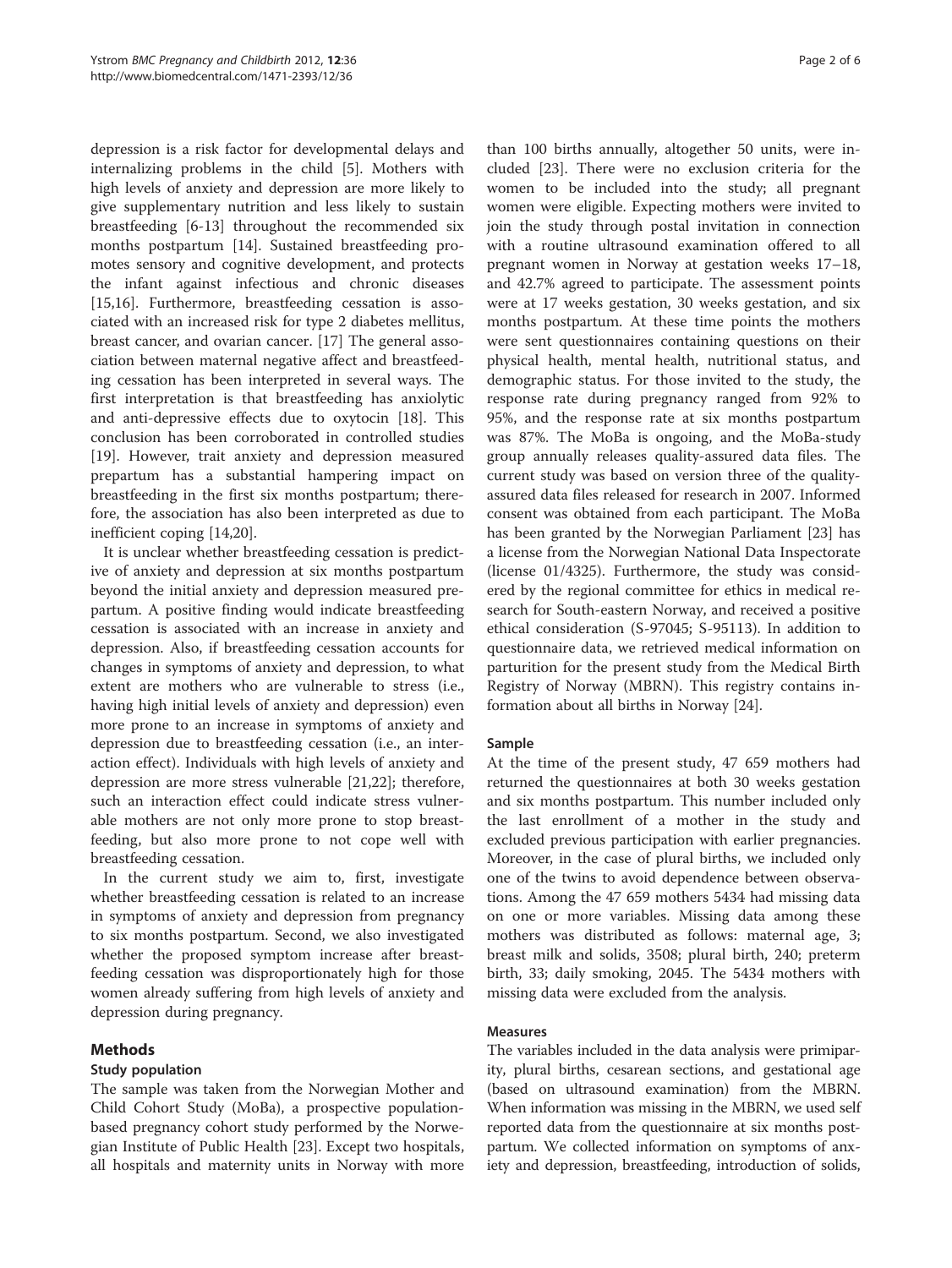and daily smoking from the questionnaires. We defined daily smoking as smoking one or more cigarettes per day during the first six months postpartum. Preterm birth was defined as parturition before 37 weeks gestation.

We assessed maternal anxiety and depression symptoms at 30 weeks gestation and six months postpartum using a short version of the Hopkins Symptom Checklist (SCL-8) [\[25](#page-5-0)]. The SCL-8 is an 8-item self report instrument designed to assess psychological distress, in particular anxiety and depression. The response categories range from one to four (not bothered to very much bothered). The SCL-8 had internal consistencies of  $\alpha = 0.84$ at 30 weeks gestation and  $α = 0.86$  at six months postpartum. We computed the average score across the eight items. For the multivariate analyses, we standardized the scores. Each interval then represents a shift of one standard deviation.

The introduction of and sustainment of breastfeeding, bottle feeding, and solids was reported by the mothers month by month at six months postpartum. Breastfeeding was categorized into three groups: predominant breastfeeding, mixed breastfeeding, and bottle-feeding. This is largely in accordance with the classification system of the World Health Organization [[26](#page-5-0)]. This categorization is described in detail in an earlier study on breastfeeding derived from this cohort [\[14](#page-5-0)]. Predominant breastfeeding is when the infant's predominant source of nutrition is breast milk. Mixed breastfeeding is continued breastfeeding up to six months postpartum, supplemented by formula or solids. Bottle-feeding referred to those mothers who stopped breastfeeding completely and used only milk supplementation and solids.

## **Statistics**

We imputed missing data on the SCL-8 by applying the estimation-maximization algorithm [\[27](#page-5-0)]. The imputed data was used across all analyses.

To investigate main effects and interaction effects, we used linear regression with several blocks, always keeping variables from previous blocks. Mixed breastfeeding and bottle-feeding comprise together the alternatives to full breastfeeding. Therefore they were added together in each block. The first block was the main effects of mixed breastfeeding and bottle-feeding on symptoms of anxiety and depression at six months postpartum. In the second block we investigated the effect of mixed breastfeeding and bottle-feeding on the change in symptoms of anxiety and depression by introducing the anxiety and depression symptom score assessed at 30 weeks gestation. In the third block, we investigated any additional interactive effects over and beyond the additive effects, and introduced the interaction term between mixed breastfeeding and symptoms of anxiety and depression at 30 weeks gestation and the interaction term between bottle-feeding and symptoms of anxiety and depression at 30 weeks gestation. In the forth block, we introduced adjusting variables related to events happening from parturition to six months postpartum (i.e. cesarean sections, primiparity, plural births, preterm births, and daily smoking). All adjusting variables were entered in a single block to investigate if they as a whole could account for the associations in the previous blocks. The blocks were expanded by the following theoretical rationale: First block, to establish that breastfeeding cessation is associated with post partum symptoms of anxiety and depression; second block, to be the cause of increase in symptoms of anxiety and depression, breastfeeding cessation must be associated with post partum symptoms of anxiety and depression after adjusting for prepartum symptom level; third block, if women with high prepartum levels of anxiety and depression are more vulnerable to the detrimental effects of breastfeeding cessation, there must be an interaction effect between prepartum symptom level and breastfeeding cessation; fourth block, if the interaction effect could merely be a consequence of other contextual factors known to influence breastfeeding, therefore a handful of these factors were adjusted for.

To limit multicollinearity, increase normality, and enhance interpretability, the SCL-8 scores were centered, log-transformed, and standardized. We used an alpha of 0.05 across the analyses.

## Results

Among the mothers, 13.9% had undergone a cesarean section, 10.7% were smoking while pregnant, 1.9% had a plural delivery, 5.5% came into labor preterm, and 42.2% were primiparas (Table [1\)](#page-3-0). The following percentages of the 42 225 women were fully breastfeeding, mixed breastfeeding, and bottle feeding the first five months postpartum:  $1^{st}$  month: 83.2%, 15.5%, 1.4%;  $2^{nd}$  month: 77.8%, 18.8%, 3.3%; 3<sup>rd</sup> month: 71.8%, 22.5%, 5.8%; 4<sup>th</sup> month: 63.1%, 27.9% 9.0%; and 5<sup>th</sup> month: 39.1%, 48.1%, 12.8% (Table [1\)](#page-3-0). At six months postpartum, 15.1% of the mothers were still fully breastfeeding, 68.8% were giving solid food or formula in addition to breastfeeding, and 16.1% had stopped breastfeeding entirely (Table [1](#page-3-0)). The average (±SE) SCL-8 score in mothers who conducted predominant breastfeeding, mixed breastfeeding, and bottle feeding was 1.24±0.004, 1.26±0.002, and 1.32 ±0.005 prepartum, and 1.22±0.004, 1.24±0.002, and 1.31 ±0.005 postpartum.

In the first block of the linear regression analysis, standardized symptoms of anxiety and depression at six months postpartum were predicted by mixed breastfeeding (β 0.08; 95% CI 0.05-0.11) and bottle feeding (β 0.24; 95% CI 0.21-0.28) at the same time point (Table [2\)](#page-4-0). The non-overlapping confidence intervals means that bottle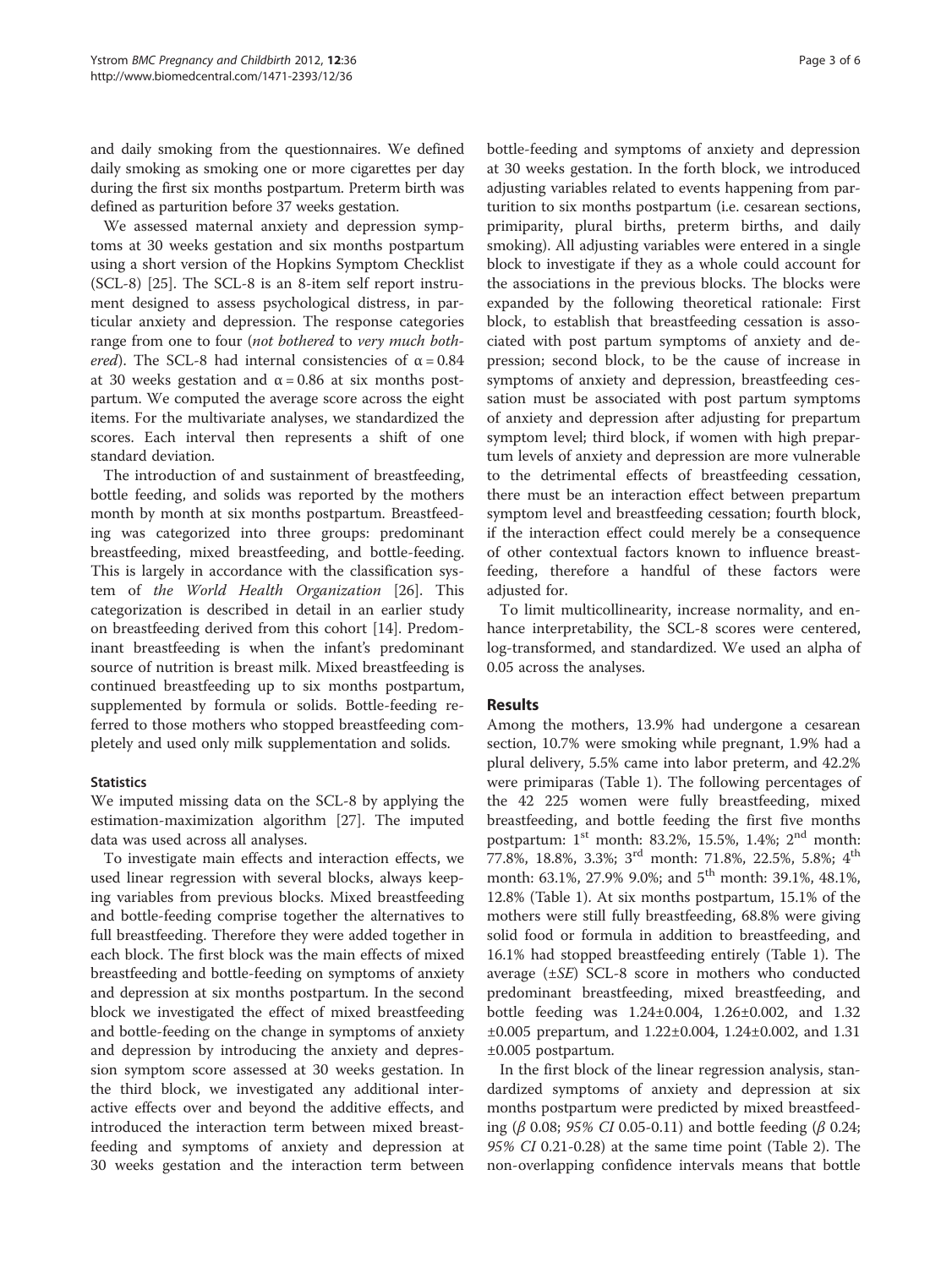<span id="page-3-0"></span>Table 1 Characteristics of the 42 225 mothers included in the analyses\*

| Age (y)                                                           | $30.1 \pm 4.5$ †    |  |  |  |
|-------------------------------------------------------------------|---------------------|--|--|--|
| Anxiety/depressiveness 30th week of gestation§<br>$1.27 \pm 0.34$ |                     |  |  |  |
| Anxiety/depressiveness 6 months postpartum§                       | $1.25 \pm 0.35$     |  |  |  |
| Bottle feeding (%)                                                |                     |  |  |  |
| 1 <sup>st</sup> month post partum                                 | 581 (1.4) [162]     |  |  |  |
| 2 <sup>nd</sup> month post partum                                 | 1405 (3.3) [114]    |  |  |  |
| 3rd month post partum                                             | 2438 (5.8) [98]     |  |  |  |
| 4 <sup>th</sup> month post partum                                 | 3797 (9.0) [92]     |  |  |  |
| 5 <sup>th</sup> month post partum                                 | 5380 (12.8) [74]    |  |  |  |
| 6 <sup>th</sup> month post partum                                 | 6803 (15.1)         |  |  |  |
| Cesarean section (%)                                              | 5857 (13.9)         |  |  |  |
| Maternal smoking (%)                                              | 4532 (10.7)         |  |  |  |
| Mixed breastfeeding (%)                                           |                     |  |  |  |
| 1 <sup>st</sup> month post partum                                 | 6503 (15.5) [162]   |  |  |  |
| 2 <sup>nd</sup> month post partum                                 | 7924 (18.8) [114]   |  |  |  |
| 3 <sup>rd</sup> month post partum                                 | 9461 (22.5) [98]    |  |  |  |
| 4 <sup>th</sup> month post partum<br>11 736 (27.9) [92]           |                     |  |  |  |
| 5 <sup>th</sup> month post partum<br>20 276 (48.1) [74]           |                     |  |  |  |
| 6 <sup>th</sup> month post partum<br>29 057 (68.8)                |                     |  |  |  |
| Plural Birth (%)                                                  | 823 (1.9)           |  |  |  |
| Predominant breastfeeding (%)                                     |                     |  |  |  |
| 1 <sup>st</sup> month post partum                                 | 34 979 (83.2) [162] |  |  |  |
| 2 <sup>nd</sup> month post partum                                 | 32 782 (77.8) [114] |  |  |  |
| 3 <sup>rd</sup> month post partum                                 | 30 228 (71.8) [98]  |  |  |  |
| 4 <sup>th</sup> month post partum                                 | 26 600 (63.1) [92]  |  |  |  |
| 5 <sup>th</sup> month post partum<br>16 495 (39.1) [74]           |                     |  |  |  |
| 6 <sup>th</sup> month post partum                                 | 6365 (16.1)         |  |  |  |
| Preterm birth (%)                                                 | 2320 (5.5)          |  |  |  |
| Primiparous (%)                                                   | 17 837 (42.2)       |  |  |  |

\* Number of cases in brackets. † Mean ± SD (all such values).

{ Number of cases with missing data at that time point in square brackets (all such values).

feeding is a more severe risk factor for anxiety and depression than mixed breastfeeding.

In the second block, we tested whether mixed breastfeeding and bottle-feeding were associated with greater postpartum symptoms of anxiety and depression than found prepartum. When we added the baseline score in this second block, the effect of mixed breastfeeding and bottle-feeding was reduced to  $(\beta \ 0.04; 95\% \ CI \ 0.02-0.06)$ and (β 0.11;  $95\%CI$  0.09-0.14), respectively (Table [2](#page-4-0)). First, this means that adjusting for initial level of anxiety and depression reduced the difference between the child feeding groups to about half. Second, it means that the remaining difference in anxiety and depression could be attributed to change from  $30<sup>th</sup>$  week of gestation to six months post partum. Third, the non-overlapping confidence intervals means that bottle feeding is a more

severe risk factor than mixed breastfeeding for change in anxiety and depression the first six months post partum.

In the third block, we added the two interaction terms between baseline symptoms of anxiety and depression and the two forms of infant feeding. There was a positive interaction effect between bottle-feeding and baseline symptoms of anxiety and depression on changes in symptoms of anxiety and depression (i.e. change from baseline to six months postpartum) (Table [2](#page-4-0)). This means that the change in anxiety and depression for women who bottle feeds increases with 0.04 for each SD of prepartum anxiety and depression. The interaction effect was not significant for mixed breastfeeding.

In the fourth block, we added medical adjusting variables related to events during the postpartum period to investigate if those other events were the underlying causes of breastfeeding cessation. While cesarean sections, plural births, and preterm births were not related to changes in anxiety and depression, primiparity was related to a decrease in symptoms of anxiety and depression and maternal smoking to an increase in symptoms of anxiety and depression (Table [2](#page-4-0)). None of the variables from the three earlier blocks, including the interaction terms, were made redundant due to the medical adjusting variables.

#### **Discussion**

Our first finding in this study was that while 15.1% of the mothers were still fully breastfeeding six months postpartum, 68.8% were giving solid food or formula in addition to breastfeeding, and 16.1% had stopped breastfeeding entirely. Second, mixed breastfeeding and bottle-feeding were related to higher levels of anxiety and depression at six months postpartum. This corresponds to findings from earlier studies [\[6-10\]](#page-5-0) [\[11-13\]](#page-5-0) and earlier findings using the MoBa cohort [[14](#page-5-0)]. However, this association has also been inconsistent in other studies [[10,28](#page-5-0)].

We also found that after adjusting for baseline prepartum anxiety and depression, the effect of infant feeding on postpartum anxiety was reduced by half, but was still significant. This suggests the conclusions that breastfeeding is related to a reduction in anxiety and depression [\[10,19\]](#page-5-0) in mothers and prepartum anxiety and depression are related to breastfeeding cessation [[10](#page-5-0),[14](#page-5-0)] are both valid. Furthermore, we tested if a high initial level of anxiety and depression at baseline would accelerate the detrimental effect of mixed breastfeeding or breastfeeding cessation. Only bottle-feeding (i.e. breastfeeding cessation) interacted with symptoms of anxiety and depression at baseline on changes in symptoms of anxiety and depression. These findings can be explained as follows: Imagine two women, one with an average level of anxiety and depression prepartum and one with a high level of prepartum anxiety and depression.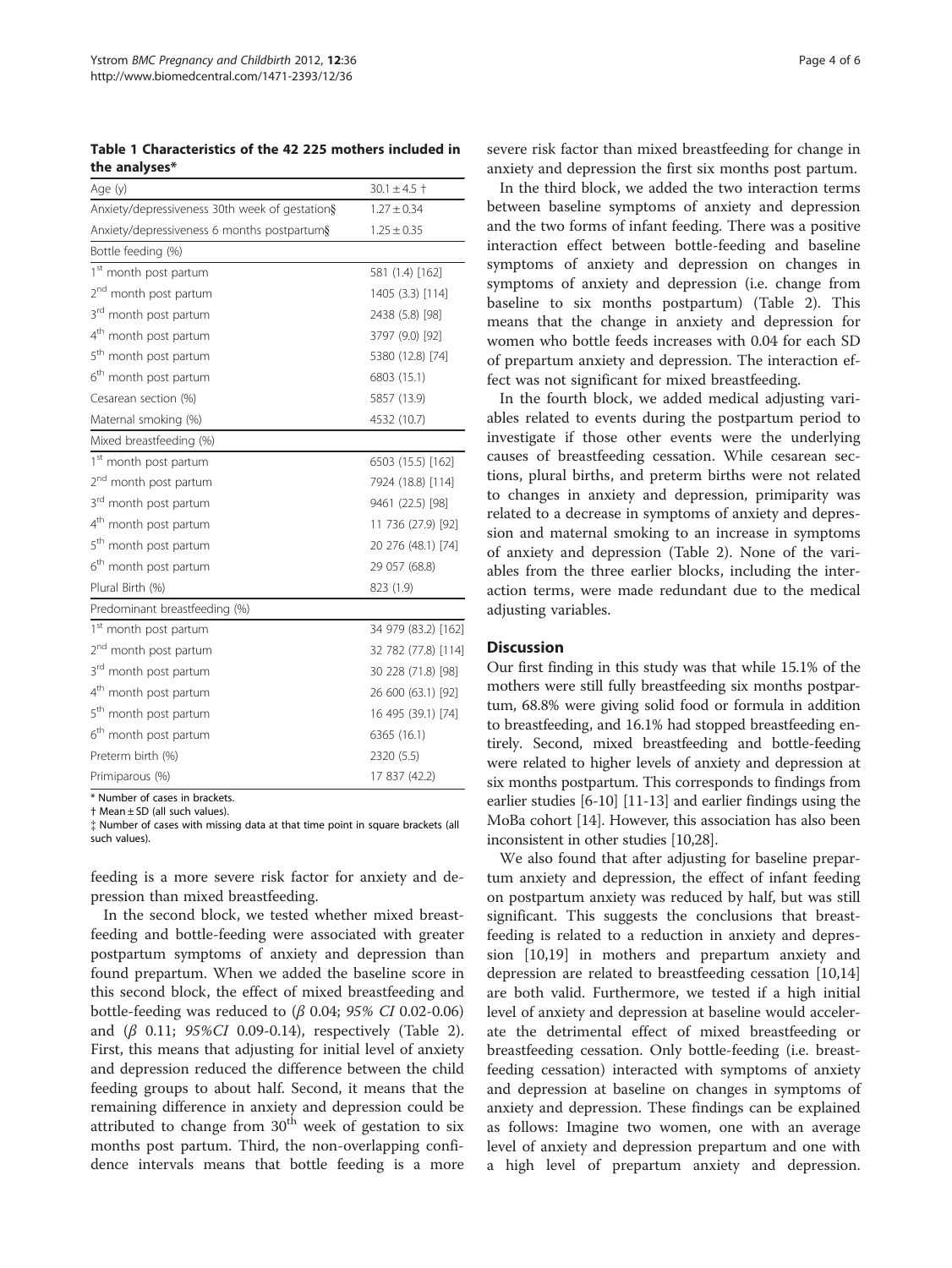<span id="page-4-0"></span>Table 2 Linear regression analysis where anxiety/depressiveness 6 months post partum is predicted by infant feeding (block 1); infant feeding and baseline anxiety/depressiveness (block 2); infant feeding, baseline anxiety/ depressiveness, and interaction terms (block 3); and infant feeding, baseline anxiety/depressiveness, interaction terms, and medical adjusting variables (block 4)\*

| <b>Block</b> |                                                                                                    | $Adj \beta$ | (95% CI)         | $R^2$ | $p R2$ change |
|--------------|----------------------------------------------------------------------------------------------------|-------------|------------------|-------|---------------|
|              | Intercept (predominant breastfeeding)                                                              | $-0.10$     | $(-0.12 - 0.07)$ | .005  | .000          |
|              | Mixed breastfeeding                                                                                | 0.08        | $(0.05 - 0.11)$  |       |               |
|              | Bottle feeding                                                                                     | 0.24        | $(0.21 - 0.28)$  |       |               |
| 2            | Intercept (predominant breastfeeding)                                                              | $-0.05$     | $(-0.07 - 0.03)$ | .315  | .000          |
|              | Mixed breastfeeding                                                                                | 0.04        | $(0.02 - 0.06)$  |       |               |
|              | Bottle feeding                                                                                     | 0.11        | $(0.09 - 0.14)$  |       |               |
|              | Anxiety/depressiveness 30 <sup>th</sup> week of gestation <sup>+</sup>                             | 0.56        | $(0.55 - 0.57)$  |       |               |
| 3            | Intercept (predominant breastfeeding)                                                              | $-0.05$     | $(-0.07 - 0.03)$ | .316  | .002          |
|              | Mixed breastfeeding                                                                                | 0.04        | $(0.02 - 0.07)$  |       |               |
|              | Bottle feeding                                                                                     | 0.11        | $(0.08 - 0.14)$  |       |               |
|              | Anxiety/depressiveness 30 <sup>th</sup> week of gestation <sup>+</sup>                             | 0.55        | $(0.53 - 0.57)$  |       |               |
|              | Anxiety/depressiveness 30 <sup>th</sup> week of gestation x mixed breastfeeding (interaction term) | 0.00        | $(-0.02 - 0.02)$ |       |               |
|              | Anxiety/depressiveness 30 <sup>th</sup> week of gestation x bottle feeding (interaction term)      | 0.04        | $(0.01 - 0.06)$  |       |               |
| 4            | Intercept (predominant breastfeeding)                                                              | $-0.03$     | $(-0.06 - 0.01)$ | .317  | .000          |
|              | Mixed breastfeeding                                                                                | 0.04        | $(0.02 - 0.07)$  |       |               |
|              | Bottle feeding                                                                                     | 0.10        | $(0.07 - 0.13)$  |       |               |
|              | Anxiety/depressiveness 30 <sup>th</sup> week of gestationt                                         | 0.55        | $(0.53 - 0.57)$  |       |               |
|              | Anxiety/depressiveness 30 <sup>th</sup> week of gestation x mixed breastfeeding (interaction term) | 0.00        | $(-0.02 - 0.02)$ |       |               |
|              | Anxiety/depressiveness 30 <sup>th</sup> week of gestation x bottle feeding (interaction term)      | 0.03        | $(0.01 - 0.06)$  |       |               |
|              | Cesarean section                                                                                   | $-0.01$     | $(-0.04 - 0.01)$ |       |               |
|              | Primiparous                                                                                        | $-0.05$     | $(-0.06 - 0.03)$ |       |               |
|              | Plural Birth                                                                                       | 0.03        | $(-0.03 - 0.09)$ |       |               |
|              | Preterm birth                                                                                      | 0.01        | $(-0.03 - 0.04)$ |       |               |
|              | Maternal smoking                                                                                   | 0.08        | $(0.05 - 0.10)$  |       |               |

\* Standardized log-transformed score of SCL-8 (i.e. anxiety/depressiveness) 6 months post partum as dependent variable.

† Standardized log-transformed score of SCL-8.

Imagine further that they both stop breastfeeding. The results from block two implicate that both women would have higher anxiety and depression at six months postpartum than they had prepartum. The implication from the finding on the interaction term (block 3) is that the second woman (high baseline level of anxiety and depression) would have an even larger increase in anxiety and depression as the first woman (average baseline level of anxiety and depression). This could be because individuals with high levels of anxiety and depression are more vulnerable to stress and are more prone to depressive episodes [[22\]](#page-5-0). The findings from the three earlier blocks were not made redundant by the medical adjusting variables of cesarean section, primiparity, plural birth, preterm birth, and maternal smoking.

An important limitation to consider when generalizing our findings is that other unmeasured events could be the underlying cause of breastfeeding cessation and, therefore, the real predictor of changes in symptoms of anxiety and depression. In a recent study it was found that women with severe breastfeeding discomfort were more likely to be depressed. [[11\]](#page-5-0) Breastfeeding pain could therefore be an example of a third variable leading to both depressive symptoms and breastfeeding cessation. Furthermore, it was found in the aforementioned study that breastfeeding protected against depression when subjected to pain. [[11](#page-5-0)] In the current study we also found that breastfeeding gave protection against a risk factor for post partum depression.

#### **Conclusions**

We found prenatal symptoms of anxiety and depression are linked to breastfeeding cessation to the same extent that breastfeeding cessation is linked to an increase in symptoms of anxiety and depression six months postpartum. In addition, women who have high levels of prenatal anxiety and depression are more prone than others to an increase in postnatal anxiety and depression after breastfeeding cessation. The main and interactive effects combined would for these women be of substantial